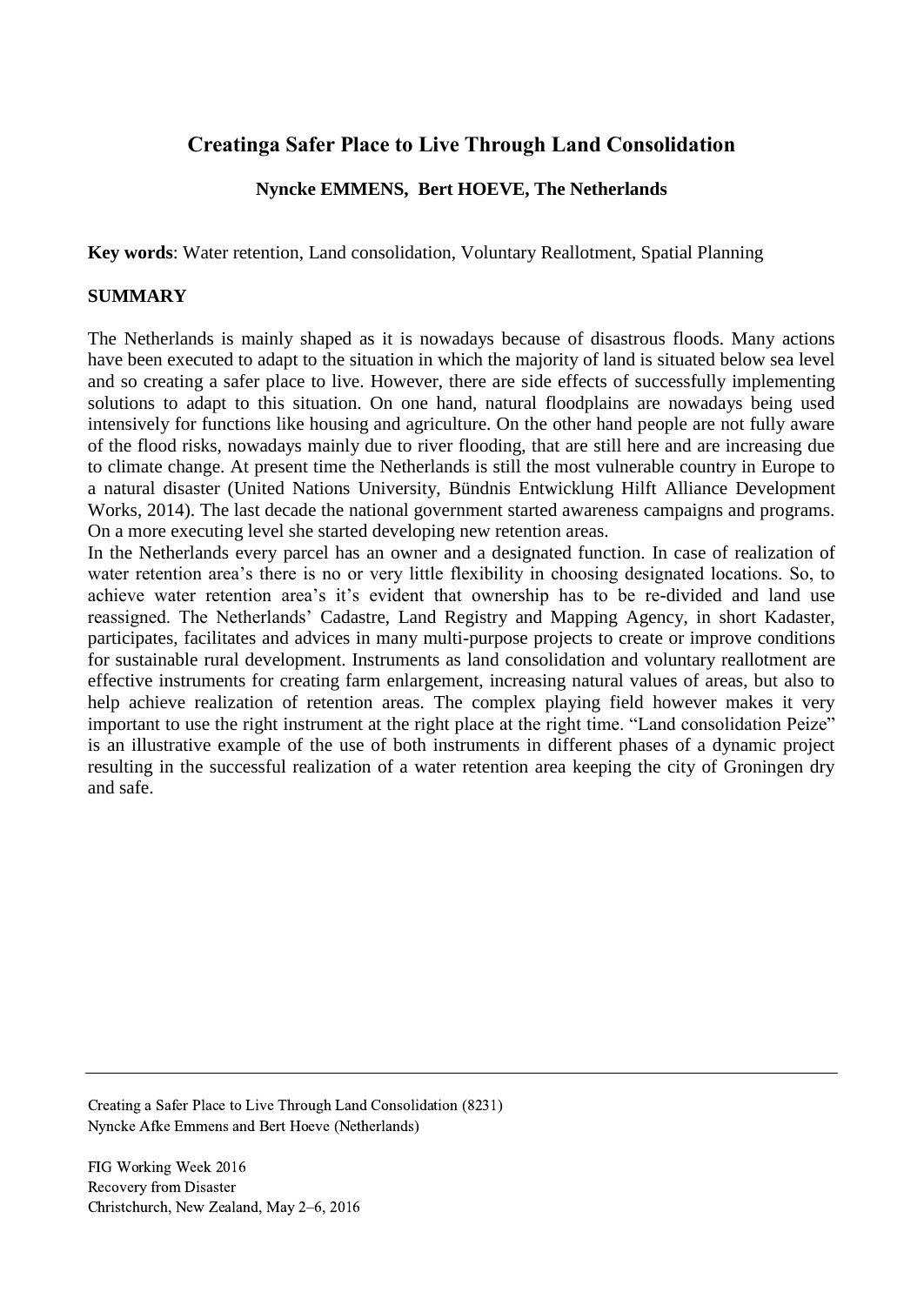# **Creatinga Safer Place to Live Through Land Consolidation**

## **Nyncke EMMENS, Bert HOEVE, The Netherlands**

## **1. INTRODUCTION**

The Netherlands is mainly shaped as it is nowadays because of floods. During many centuries large parts of the surface flooded, islands ("de Waddeneilanden") were created and the "Zuiderzee" increased in acreage. It is not difficult to understand why this happened. More than a quarter (26%) of the surface of the Netherlands is situated below sea level (Planbureau voor de Leefomgeving, 2009). Until higher dikes and other technical solutions, like the impressive "Deltawerken" were built, the danger of flooding was mostly due to storms thrusting water towards the main land. The "Narrow of Calais" causes the water to propel and rise.

Past floods have not only resulted in inventing technical solutions to regulate water and prevent flooding, but have also resulted in better knowledge about designing the landscape in such ways that it can cope with increasing volumes of water. Side effects of successful implementing solutions however is that nowadays people are not fully aware of the flood risks that are increasing due to climate change. Natural floodplains are being used intensively for functions like housing and agriculture.

These days flooding because of storms are not the main threat and concern to The Netherlands and its inhabitants. The Minister for Infrastructure and the Environment states "Climate change is having considerable consequences in this vulnerable delta: higher storm surges at sea, an increased volume of water passing through rivers, more frequent downpours, heat and drought. We need stronger dykes and wider rivers, and more options for retaining rainwater in those places where it falls. This will cost a great deal of money and require plenty of space" (Ministry of Infrastructure and the Environment, 2015).

Creating a Safer Place to Live Through Land Consolidation (8231) Nyncke Afke Emmens and Bert Hoeve (Netherlands)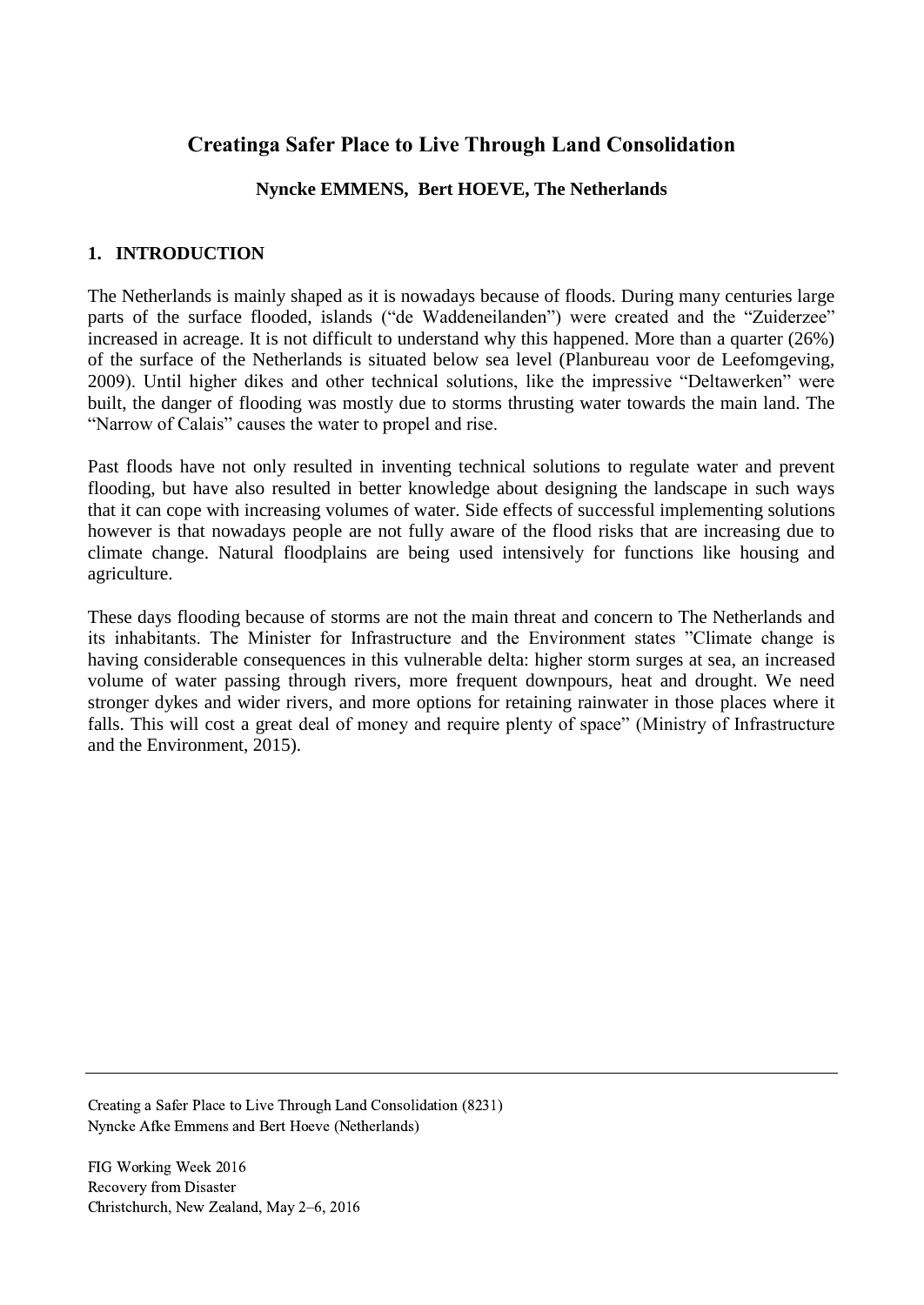

**Figure 1: Dominant Water problems (Ministerie van infrastructuur en milieu, 2009)**

In the past years many projects were initiated with the aim to gain space for water retention areas. Kadaster participates, facilitates and advices in many of these plans and projects. From the perspective of ownership we help to plan, create and execute. Project Peize is an illustrative example of how different approaches on land consolidation can help to create a safer place to live.

### **2. RISK OF FLOODING IN THE NETHERLANDS**

As stated in the introduction, more than a quarter of the country is below sea level. For these area's its evident that, without protection, these area's and its inhabitants are at risk. The illustration below visualizes this.

Creating a Safer Place to Live Through Land Consolidation (8231) Nyncke Afke Emmens and Bert Hoeve (Netherlands)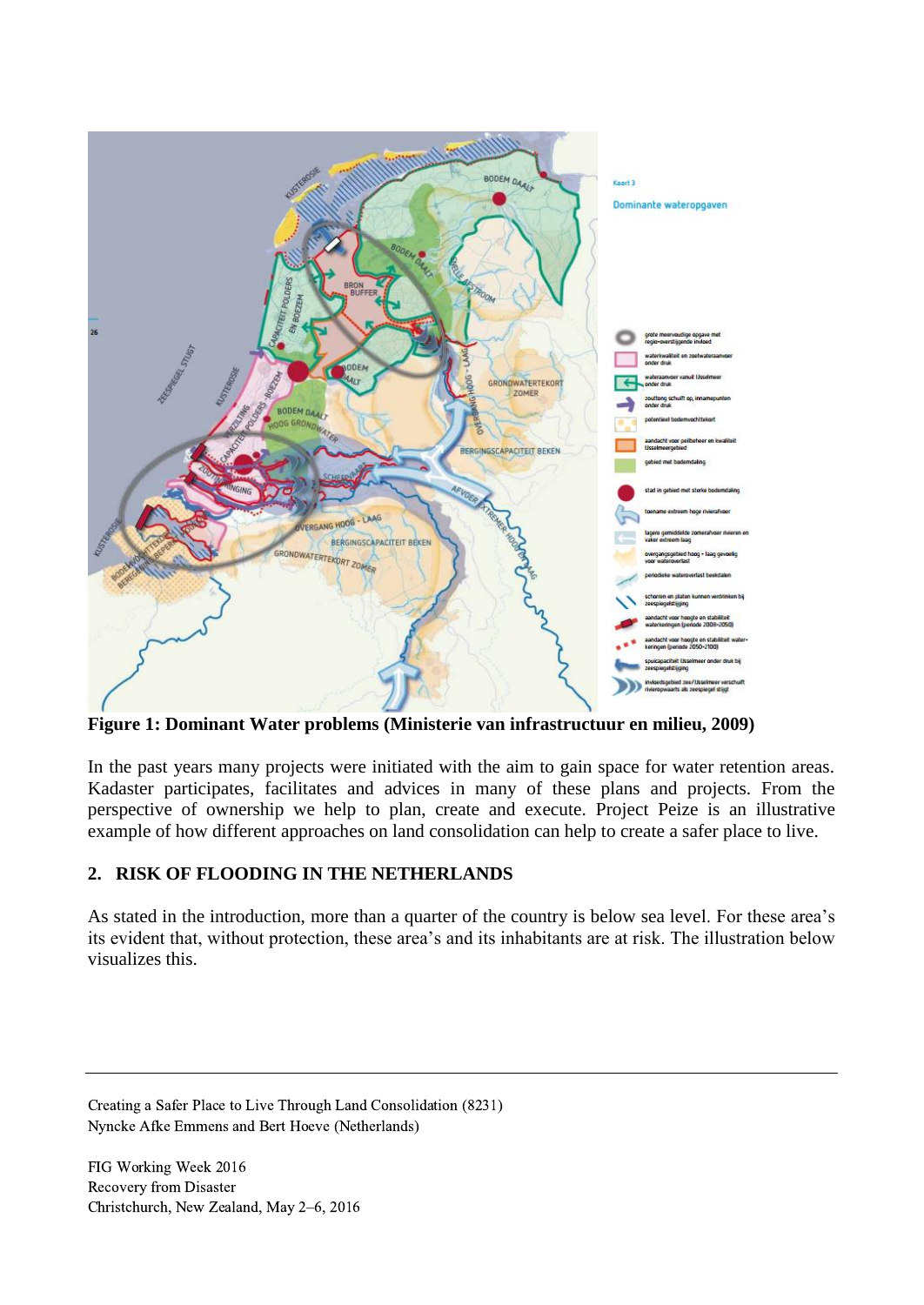

**Figure 2: Flood sensitive area's (Planbureau voor de leefomgeving, 2009)**

Next to 26 % of surface being below sea level (dark blue), 29% of the acreage is vulnerable of river flooding (light blue) and 4% is situated without protection of dikes (orange and purple). In total, 59% of The Netherlands is flood sensitive (Planbureau voor de leefomgeving, 2009). In the future the risk of flooding will increase when sea level rises, subsidence increases and the discharge capacity of rivers is not adjusted. Next to a bigger percentage of the land being at risk also more people (social damage) will be effected when flooding occurs. The population density in the Netherlands is second highest in Europe and the population is still increasing. Next to social damage also the economic damage (value of properties etc.) will increase. So, adapting to the new situation is vital. The consequenses of flooding are increasing. Due to the potential and growing risks of flooding, water management and -policy is a governmental task (safety).

### **3. WATER RISK MANAGEMENT, THROUGH POLICY AND PLANS**

As stated in chapter 2 The Netherlands has a high population density which results in a need for many functions (housing, infrastructure, nature conservation, water management) all competing for locations, whilst at the same time conserving the quality of the environment and livability. In this paper the focus will be on water management through the development of (new) water retention areas because the task is considerable. In the year 2005 the task was set on 35.000 ha retention area. In 2007 only 3% was accounted for (CBS, PBL, Wageningen UR, 2009).

Creating a Safer Place to Live Through Land Consolidation (8231) Nyncke Afke Emmens and Bert Hoeve (Netherlands)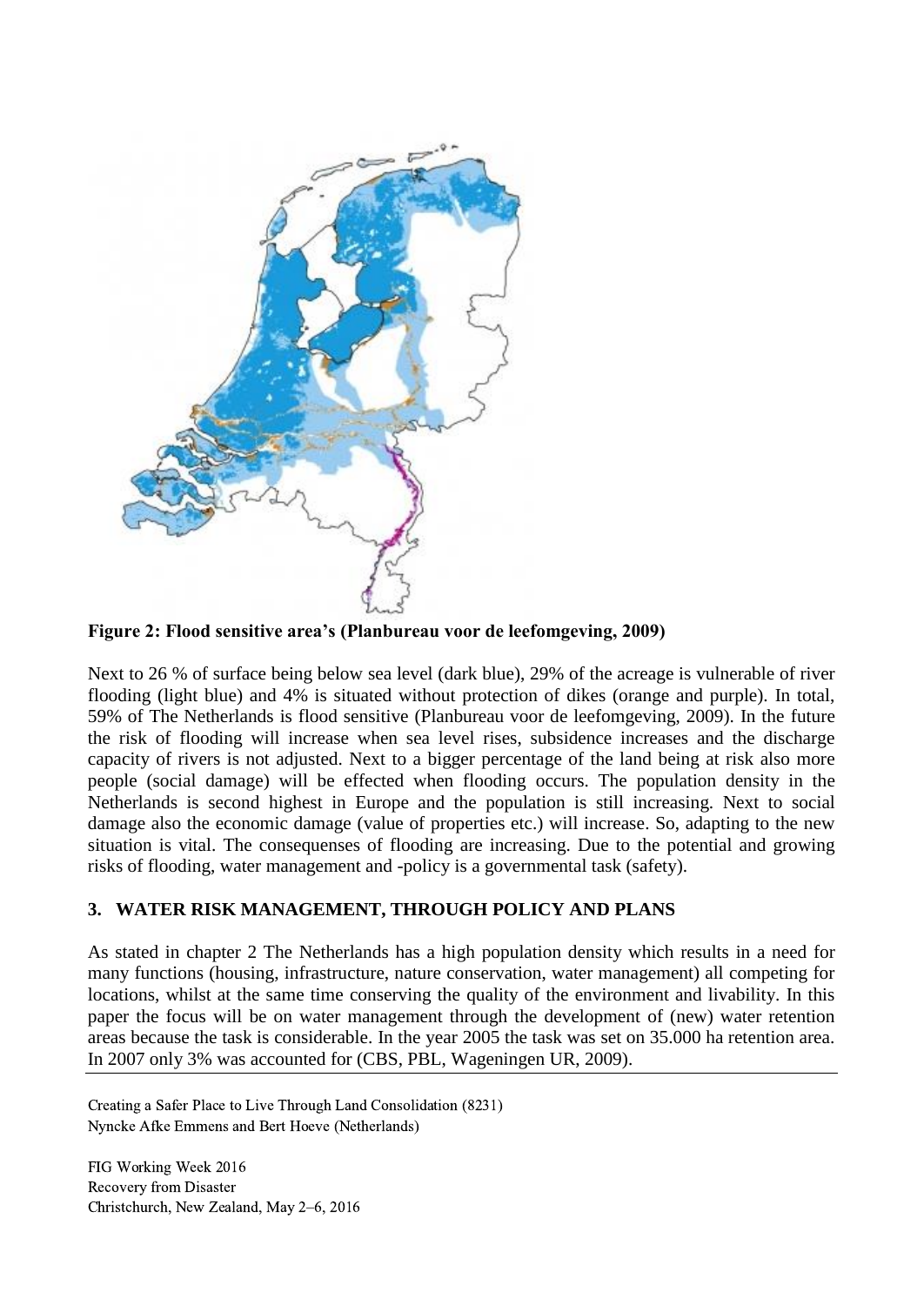The realization of water retention area's have a major impact on the existing use of space and are often combined with functions as agriculture and nature conservation. Regional and local government bodies play an important role in the task to execute spatial policy programs in a coherent way. Provinces are responsible for the coordination of regional spatial plans. To ensure that the strategic policy, as stated in the National Waterplan (Ministerie van infrastructuur en milieu, 2009), on the national problem of risk of flooding is incorporated in regional and local plans there is a National Agreement Water (Ministerie van infrastructuur en milieu, Interprovinciaal Overleg, de Vereniging Nederlandse gemeenten, de Unie van Waterschappen en de Vereniging van waterbedrijven, 2011). In this agreement, the national government, provinces, waterboards and municipalities agree on their strategy to develop water retention areas and a strategy to take other measures. The agreement has to be integrated in regional waterplans. Reservation of space for developing retention areas is done through these waterplans and other regional spatial plans.

## **4. A COMPLEX PLAYING FIELD**

Next to the constant battle of functions competing for space (how to fit it all in?) it is difficult to actually take actions exactly there where it's needed. The last evaluation of the National Agreement Water shows that land acquisition is problematic and is delaying execution of plans (Werkgroep Evaluatie BAW, 2014). Not only is it problematic because of the fact that every parcel has an owner and function but also because the owners do not always recognize the importance of taking measures against flooding. Even though more than half of the Dutch population live in areas with risk of flooding, there is little awareness of this risk. So why should they cooperate? We have been so successful in coping with water that we take our safety for granted. Recently the government started awareness campaigns and programs, for example campaign "The Netherlands lives with water" and more recently "Do I flood?", to raise water awareness among the Dutch.

Another recent development is that politicians invoke citizens to take responsibility for their own environment and neighborhood. Instead of expecting the government to take care, participation, cocreation and bottom-up initiatives are being stimulated (Louwsma, M., Beek, M. van, Hoeve, B., 2014). This changing role of the government is also seen in the field of water management.

So on one hand, citizens are not fully aware of the risks but do demand dry feet. On the other hand the government has to realize safety but also wants to invoke citizens to take responsibility. It creates a difficult playing field to actually take measures to design the landscape in a way that it can cope with water and at the same time keeping citizens involved in planning their own environment.

### **5. NEED FOR LAND ACREAGE**

What all plans for all the different functions have in common, is the fact that there is a need for land (for housing, for infrastructure, for nature, for water). In case of realization of water retention area's there is no or very little flexibility in choosing designated locations. So, to achieve water retention area's it's evident that ownership has to be re-divided and land use reassigned.

Creating a Safer Place to Live Through Land Consolidation (8231) Nyncke Afke Emmens and Bert Hoeve (Netherlands)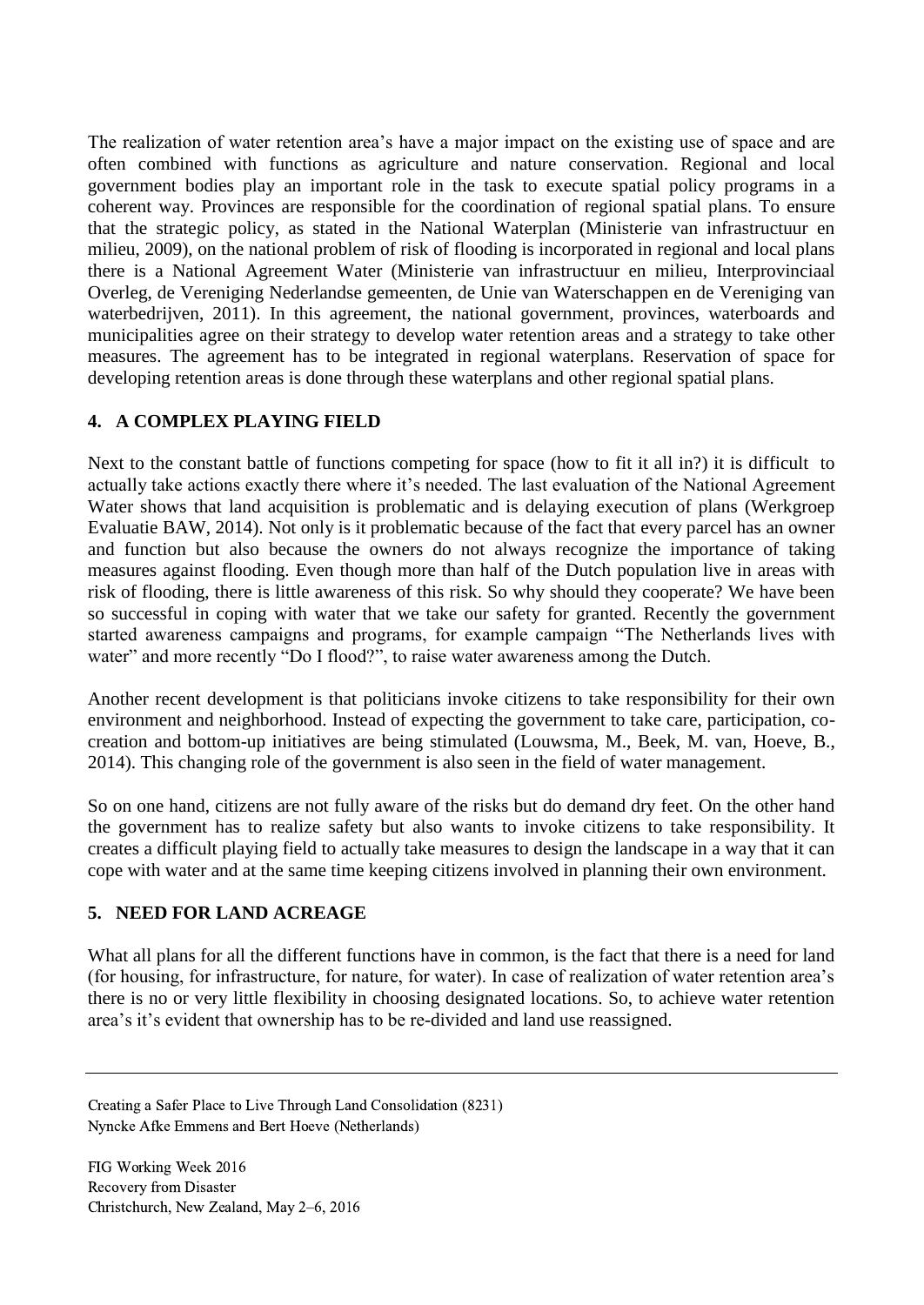#### **5.1 Four Strategies**

Governments can follow several land policy strategies to realize location-bound aims as described in spatial policy. Expropriation, land consolidation and land purchase can be very effective instruments to help achieve realization of retention areas and other measures. The complexity of the playing field however does make it very important to use the right instrument at the right place at the right time.

Expropriation means that land is obligatory sold to the government and it is an instrument for gaining ownership that, mainly because of its obligatory character, government bodies only use as a last resort. Land purchase is based on a voluntary agreement between two parties on the sale of land. Land consolidation is based on the exchange of land rights among land owners. In the Netherlands there are two forms as described in the Rural Areas Development Act (2007). The two forms are mandatory land consolidation and voluntary reallotment. In a voluntary reallotment landowners are invited to discuss the new allocation together. This method is gaining popularity because of its voluntary and therefore bottom-up approach. Mandatory land consolidation guarantees that every owner is involved because its mandatory character. Although participatory elements are built in, its formal character can be perceived as undesired top-down decision-making. For an extensive outlay on these strategies see "Land policy strategies - different approaches examined" (Louwsma and Holtslag-Broekhof, 2016).

Kadaster has been involved in land consolidation since the first land consolidation was executed in 1916. The small-scale re-allocation of agricultural land holdings of earlier times developed into multifunctional land consolidation programs. Currently over a million hectares is or was involved in land consolidation projects.

To be successful in the execution and realization of (policy)plans it's essential to choose the right instrument at the right time. This paper will focus on the case of Peize as an example where over time different strategies were followed to reach changing goals.

### **6. LANDPOLICY STRATEGIES TO ACHIEVE LAND USE SUITABLE FOR ITS FUNCTION AND WITH RESPECT TO THE INTEREST OF CITIZENS**

How do you execute necessary actions together with its inhabitants and with respect to their interest. What is the right instrument at the right place at the right time? As demonstrated in the chapter above there are roughly four land policy strategies to realize location-bound aims. Every strategy has pro's and cons depending on the goals, the participants, and its timeframe. Land consolidation Peize is a project in the north of the Netherlands where all strategies, except expropriation, have been deployed.

#### **6.1 Case Peize**

Project Peize started as a voluntary land consolidation project in the year 2000 (Provincie Drenthe, 2000).

Creating a Safer Place to Live Through Land Consolidation (8231) Nyncke Afke Emmens and Bert Hoeve (Netherlands)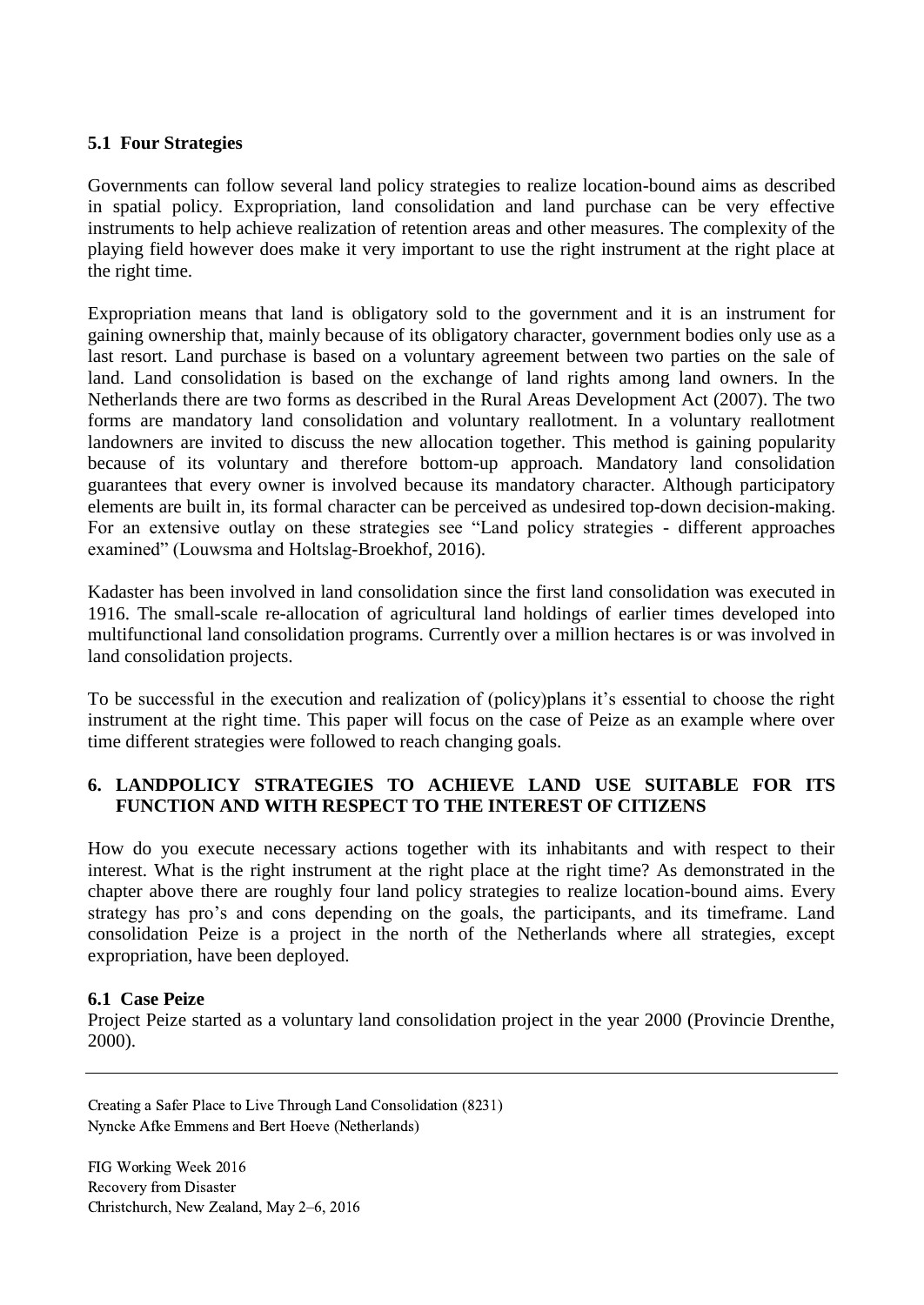**Initiative**: LTO (Dutch Federation of Agriculture and Horticulture) and Natuurmonumenten (nature conservation organization).

**Goals**: improving conditions for agriculture in combination with preserving and realization of new nature conservation area.

**Approach**: Allocation research by Kadaster showed that voluntary land consolidation in combination with strategic purchases would contribute to realization of these goals. The best (optimal) result would be realization through mandatory land consolidation. The goal was set at improving conditions, not 100% realization. The province chose for voluntary land consolidation so that the execution could start immediate (little administration) and had the support of agrarians. After 1 1/2 year evaluation would take place to see if the chosen approach was sufficient enough.

**Result:** In 2003 the evaluation showed good results but not sufficient. Because of the strategic purchase of farm holdings, exchange of land by reallotment was made possible. But mostly amongst a group of cooperating farmers. The evaluation also showed that a more planned method would realize goals, including the conservation area, faster and better. With consent of the initiators the Province was advised to change strategy from voluntary land consolidation to a mandatory administrative land consolidation (Landinrichtingscommissie Peize, 2006). Administrative land consolidation does not exist anymore but can be explained as "land consolidation light". "Light" because it included only reallotment, and did not contain landscaping.

Simultaneous with the execution and re-designing this project, a major incident in this region took place. In 1998 heavy rainfall caused flooding in the northern provinces Drenthe and Groningen because the discharge capacity of rivers and canals was not sufficient.



**Figure 3: Flooding 1998 (Meijer, G., Stel J.L., 2015)**

Creating a Safer Place to Live Through Land Consolidation (8231) Nyncke Afke Emmens and Bert Hoeve (Netherlands)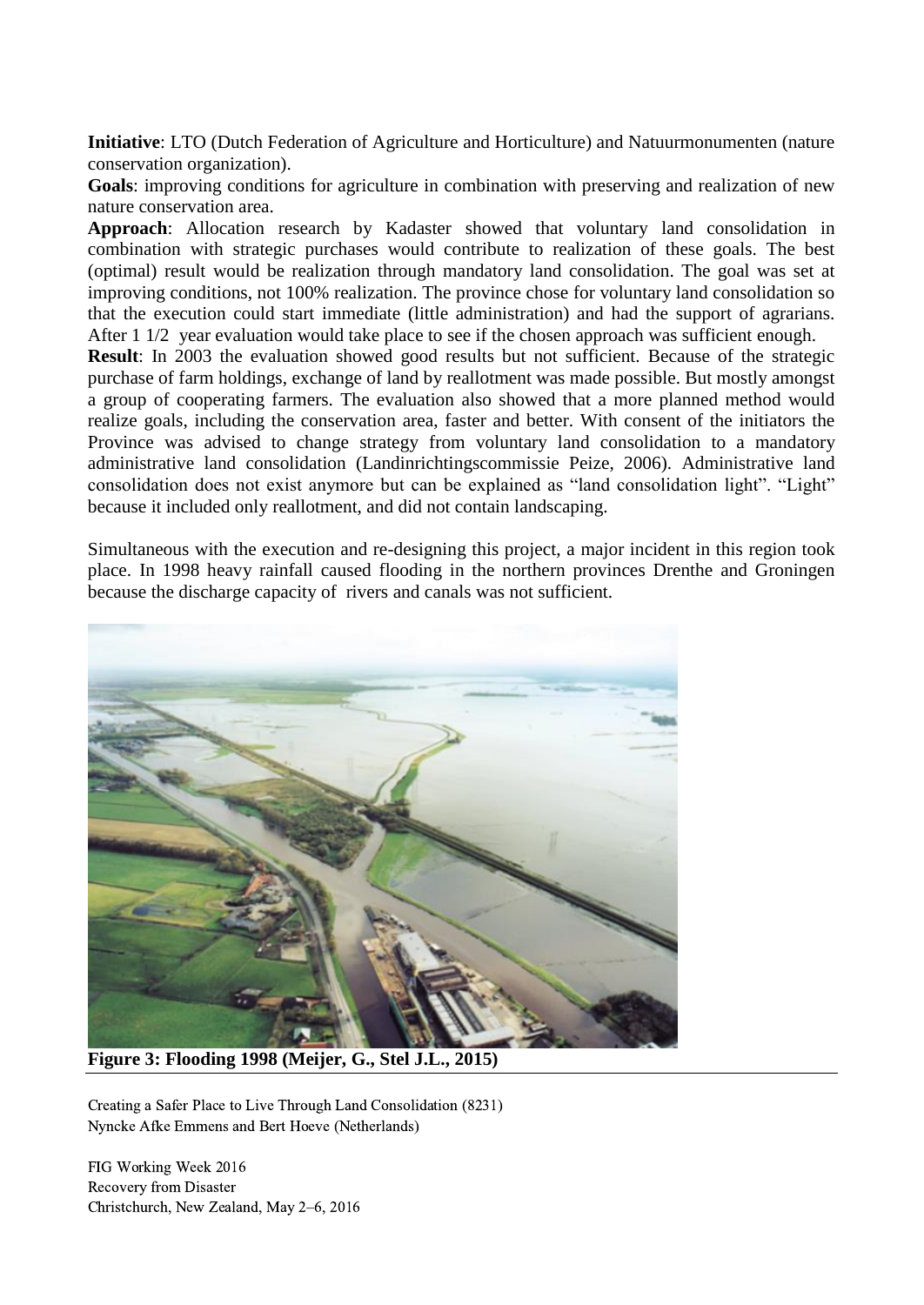Research done by the waterboards concluded that the best solution to this problem in this region was to create water retention areas which would intentionally and temporarily flood, when normal discharge methods were insufficient. The water retention area would also be a nature conservation area.

**New goals and a different approach in strategy and organization:** The Province decided in 2004 to incorporate the realization of the water retention area (including landscaping) in the existing mandatory land consolidation project. The land consolidation was reformed from an administrative land consolidation into a more intensive formal mandatory land consolidation called "herinrichting". A herinrichting is best translated as redesigning. Main advantage for incorporation in existing project; starting the works.

Because of the formal roles in executing spatial policy, as explained in chapter 3, the Province of Drenthe and the Waterboard Noorderzijlvest got a more prominent role in the execution. The Dutch Federation of Agriculture and Horticulture got a advising role in the committee. In a sub-committee farmers participated and were in charge of the allocation plan.



**Result:** In 2008 the design and the realization plan for the area was definitive.

Creating a Safer Place to Live Through Land Consolidation (8231) Nyncke Afke Emmens and Bert Hoeve (Netherlands)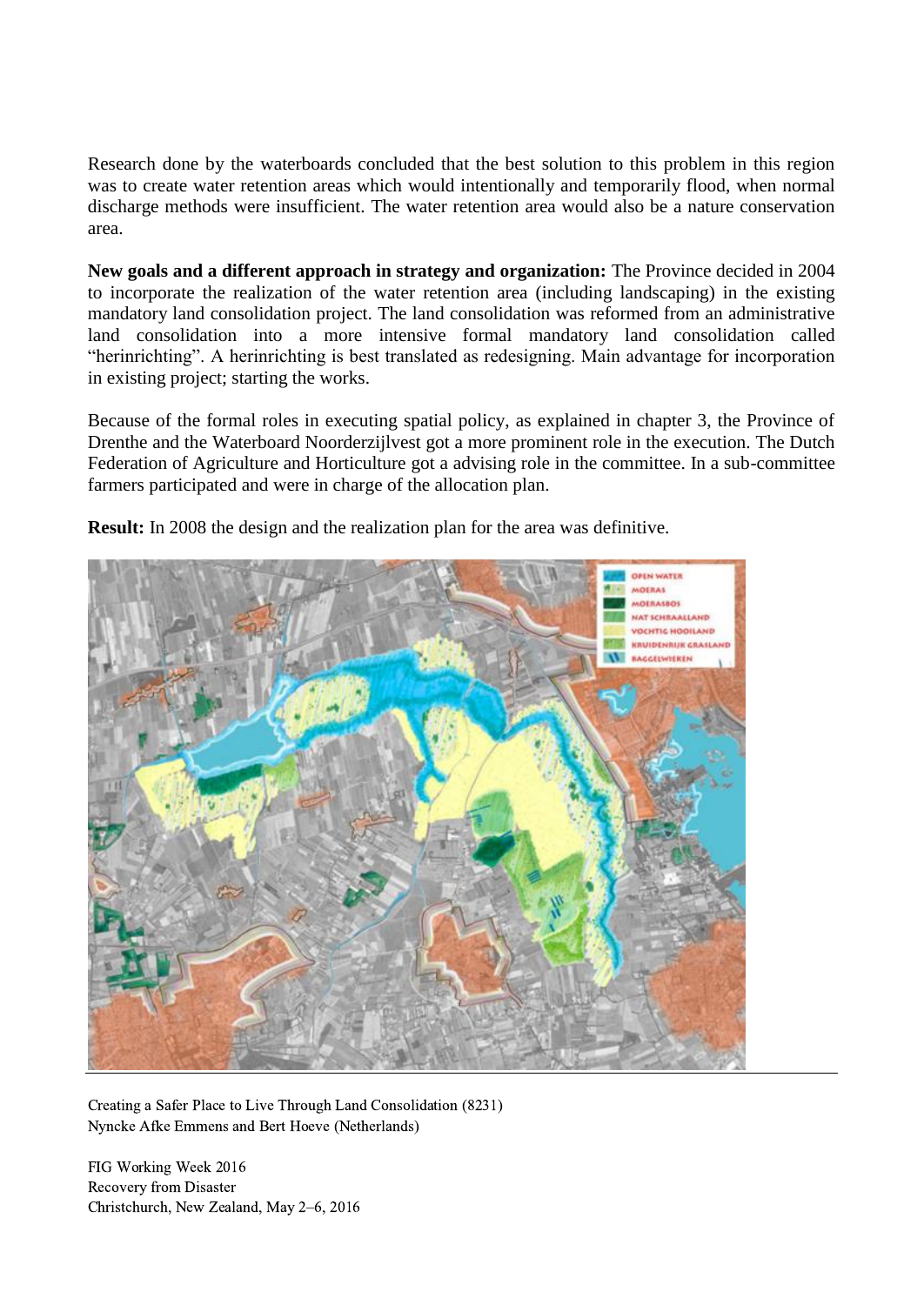### **Figure 4: Sketch of the design including "Peize" (Dienst landelijk gebied, 2008)**

Only 4 years later, through strategic purchase and reallocating ownership, the parcels needed for water retention "Peizermade" were obtained and technical works were ready and given in temporarily use in January 2012. Not a month too late, because that same month the need for this water retention area was evident. The same weather situation as in '98 occurred. Only this time the water was led towards the water retention areas, including "Peizermade", preventing damages elsewhere. The parcels were formally transferred in 2013.

#### **7. CONCLUSIONS AND DISCUSSION**

It is evident that the realization of water retention areas is of great importance to keep The Netherlands dry and safe. The case of Peize illustrates the possibilities of different approaches towards the strategy of planning and execution. In different phases of this project there were different interest and goals to be considered which called for flexibility in approach.

Voluntary land consolidation was mainly beneficial for the individuals who initiated the project. The realization of the nature conservation area got behind schedule. When the realization of a water retention was added to the goals, local government intervened and chose a different, more formal approach. The goal to be successful in realization of the retention area outweighed the goals of the initial initiators.

How does this case study relate to the recent development of governments active stimulation of participation, co-creation and bottom-up initiatives as mentioned earlier? This changing role of the government is also seen in the field of water management. How does the government guarantee dry feet when a voluntary approach may not be sufficient as individuals do not feel responsible for the common cause?

As Kadaster we learned in different (comparable) cases that it is very well possible to incorporate elements of participation and co-creation, especially regarding the reallocation plan, into formal land consolidation. Voluntary land consolidation benefits when it is well planned and executed in a small timeframe. Overall it can be concluded that good research and advice ex ante about situational aspects helps public bodies to plan and decide on a good strategy.

#### **REFERENCES**

CBS, PBL, Wageningen UR, 2009. Ruimte voor water in regionale watersystemen (indicator 2040, versie 02, 8 december 2009). www.compendiumvoordeleefomgeving.nl. CBS, Den Haag; Planbureau voor de Leefomgeving, Den Haag/Bilthoven en Wageningen UR, Wageningen. Dienst landelijk gebied 2008, Inrichtingsplan herinrichting Peize Landinrichtingscommissie Peize, 2006, Herinrichting Peize Voorontwerp Landinrichtingsplan + Milieu Effect Rapportage

Creating a Safer Place to Live Through Land Consolidation (8231) Nyncke Afke Emmens and Bert Hoeve (Netherlands)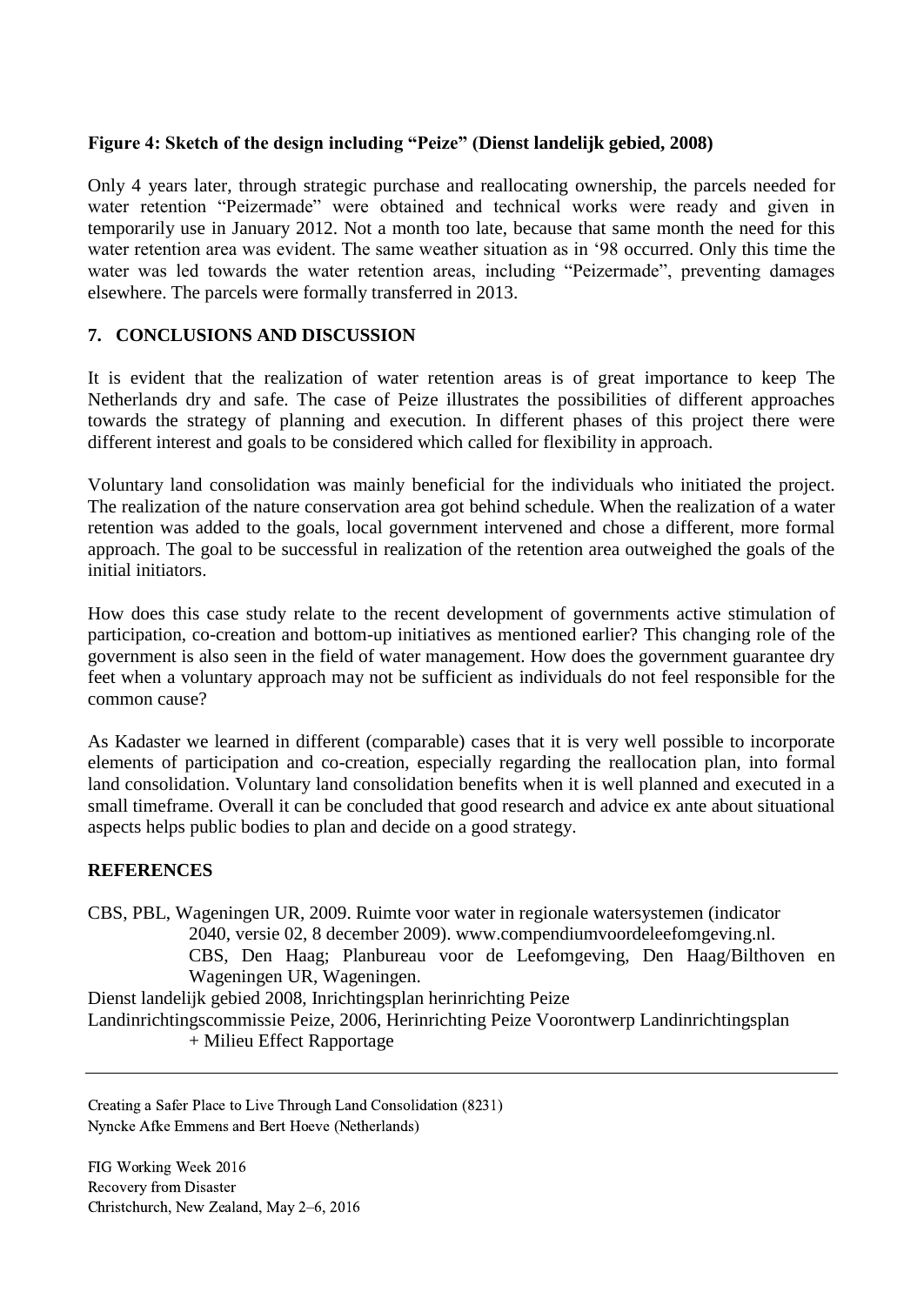Louwsma, M., Beek, M. van, Hoeve, B., 2014. A new approach: participatory land consolidation. XXV FIG congress "Engaging the Challenges, Enhancing the Relevance", 16-21 June 2014, Kuala Lumpur, Malaysia.

- Louwsma, M, Holtslag-Broekhof, 2016, Land policy strategies different approaches. FIG Working Week 2016 Recovery from Disaster, Christchurch, New Zealand 2-6 May 2016
- Meijer, G., Stel J.L., 2015, Powerpoint Presentation Herinrichting Peize, Watercongres
- Ministerie van infrastructuur en milieu, 2009, Nationaal Waterplan 2010-2015
- Ministerie van infrastructuur en milieu, Interprovinciaal Overleg, de Vereniging Nederlandse gemeenten, de Unie van Waterschappen en de Vereniging van waterbedrijven, 2011, Bestuursakkoord Water
- Ministry of Infrastructure and the Environment, 2015, Our Water in the Netherlands, National Water Plan 2016-2021
- Planbureau voor de Leefomgeving (PBL), 2009, map of floodsensitive areas 2005, Accessed on 12-2-2016 http://www.pbl.nl/infographic/overstromingsgevoelig-gebied-2005
- Planbureau voor de Leefomgeving (PBL), 2011. Een delta in beweging. Bouwstenen voor een klimaatbestendige ontwikkeling van Nederland, Den Haag, PBL
- Provincie Drenthe, 2000, Raamplan landinrichting op vrijwillige basis Peize en omstreken Rural Areas Development Act, 2007. Accessed on 7-2-2016
	- http://wetten.overheid.nl/BWBR0020748/geldigheidsdatum\_07-02-2016
- United Nations University, Bündnis Entwicklung Hilft Alliance Development Works, 2014, World Risk Report 2014
- Waterschap Noorderzijlvest, 2014, Eindrapportage waterberging Peize-De Onlanden, Groningen
- Werkgroep Evaluatie BAW, 2014, Evaluatie bestuursakkoord water

### **BIOGRAPHICAL NOTES**

Nyncke Emmens is senior advisor in the department of spatial planning at the Netherlands' Cadastre, Land Registry and Mapping Agency. After graduating her bachelor in public administration and law she assisted committees in formal land consolidation procedures. In 2011 she successfully graduated from the university of Groningen and holds a Master in public administration and law. Currently, she works on product and process innovations in the domain of land management and spatial planning and has also the role of advisor about participatory land consolidation for the northern provinces in the Netherlands.

Bert Hoeve is director in de the department of spatial planning at the Netherlands' Cadastre, Land Registry and Mapping Agency. He has a Masters degree in Business Management; TSM Business School TU Twente. Cadastre processes information about property rights and topography in the Netherlands and maintains this information in public registers, the cadastral register and topographical maps. Cadastre Spatial planning and consulting helps to establish legal certainty and offers information, analyses and advice on spatial planning issues. We are an indispensable partner in all kinds of initiatives concerned with the (re)development of the Netherlands.

Creating a Safer Place to Live Through Land Consolidation (8231) Nyncke Afke Emmens and Bert Hoeve (Netherlands)